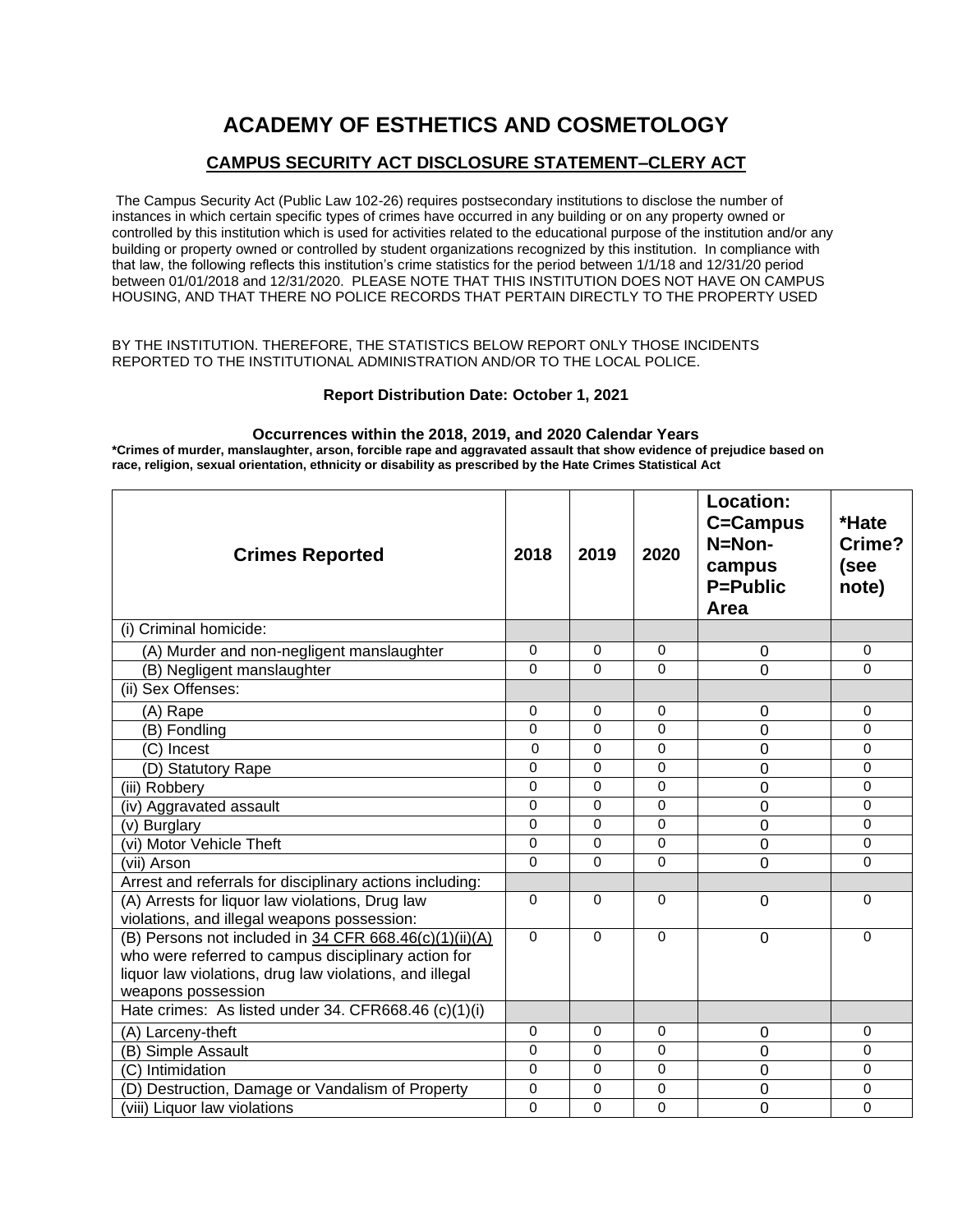| New reporting as of 10/01/2021 |  |  |  |
|--------------------------------|--|--|--|
| Incidents of sexual assault    |  |  |  |
| Domestic Violence              |  |  |  |
| Dating Violence                |  |  |  |
| Stalking                       |  |  |  |

### *NOTE - Crimes reported under any of the category listed in this section that show evidence of prejudice based on race, religion, sexual orientation, ethnicity or disability as prescribed by the Hate Crimes Statistical Act.*

1.This institution does not employ campus security personnel but encourages both its employees and students to immediately report suspected criminal activity or other emergencies to the nearest available institutional official and/or in the event of emergency to directly contact local law enforcement or other emergency response agencies by dialing 911.

2. (I) All students and employees are required to report any crime or emergency to their institutional official promptly.

(II) Preparation for the Annual Disclosure of Crime Statistics report is obtained by the institution's directors who contact the correct police department District for statistics and the institution's Daily Incident Log and then records those statistics.

- (III) If a student or employee wishes to report a crime on a voluntary or confidential basis, the institutional official will be prepared to record and report the crime, but not the name of the informant. The student or employee may, in order to maintain confidentiality, submit the information in writing to his/her institutional official without signature. If the student wishes not to maintain confidentiality, the student will contact his/her teacher or school official who in turn will contact the nearest supervisor to report criminal actions or emergencies to the appropriate agency by calling (911).
	- 3. Only students, employees and other parties having business with this institution should be on institutional property. Staff, faculty, students, and prospective students or any person entering the premises must have and CARRY on them at all times a security identification badge. Those without an identification badge must sign in at the entrance and identify their purpose of visit, the person to be visited and register their time in and out of the building. The visitor must also wear a visitor's badge while on campus. All rear access doors leading to the campus are closed and locked during evening hours staring at 5 PM. When the school closes for the night, the school's official or supervisor will inspect each floor to see that it is empty and then set the alarms on each floor and then lock down the campus. Other individuals present on institutional property at any time without the express permission of the appropriate institutional official(s) shall be viewed as trespassing and may as such be subject to a fine and/or arrest. In addition, students and employees present on institutional property during periods of non-operation without the express permission of the appropriate institutional official(s) shall also be viewed as trespassing and may also be subject to a fine and/or arrest.
	- 4. Current policies concerning campus law enforcement are as follows:
	- a. Institution's officials have no powers of arrest other than the Citizens Arrest Law, and are required in the event of a crime or emergency to call the correct agency or dial (911) for the police and emergency services. The Citizens Arrest Law will be invoked only as a last resort, and after all other possibilities have been explored.
	- b. Employees shall contact their immediate or nearest ranking supervisor to report any criminal action or emergency to the appropriate agency by calling (911). If possible, in the interim, the security guard(s) and or institutional official shall attempt to non-violently deal with the crime or emergency with the appropriate agency on campus. Individual discretion must be used; as undue risk should not be taken.
		- c. The institution currently has no procedures for encouraging or facilitating pastoral or professional counseling (mental health or otherwise), other than the student or employee is encouraged to seek such aid.
	- 5. Though this institution does not offer regularly scheduled crime awareness or prevention programs, students are encouraged to exercise proper care in seeing to their personal safety and the safety of others. The following is a description of policies, rules and programs designed to inform students and employees about the prevention of crimes on campus.
		- a. Do not leave personal property in classrooms.
		- b. Report any suspicious persons to your institutional official.
		- c. Always try to walk in groups outside the school premises.
		- d. If you are waiting for a ride, wait within sight of other people.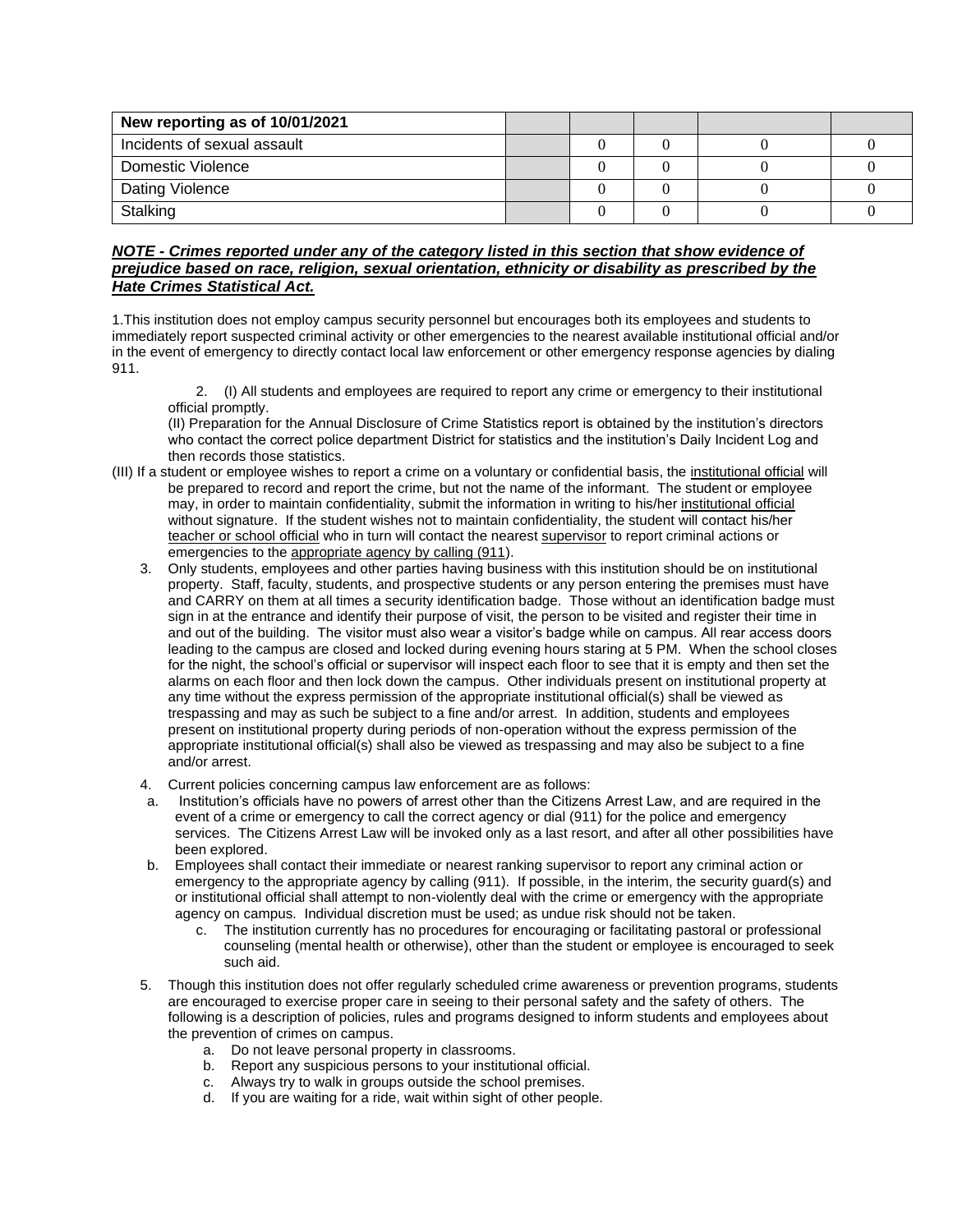# **CAMPUS SECURITY ACT DISCLOSURE STATEMENT – Clery Act—(continued**

- e. Employees (staff and faculty) will close and lock all doors, windows and blinds and turn off lights when leaving a room
- f. The Crime Awareness and Campus Security Act is available upon request to students, employees (staff and faculty) and prospective students.
- g. The school has no formal program, other than orientation, that disseminates this information. All information is available on request.
- h. Information regarding any crimes committed on the campus or leased/attached properties (parking lot) will be available and posted in a conspicuous place within two (2) business days after the reporting of the crime and be available for sixty (60) business days during normal business hours, unless the disclosure is prohibited by law, would jeopardize the confidentiality of the victim or an ongoing criminal investigation, would jeopardize the safety of an individual, would cause a suspect to flee or evade detection, or would result in the destruction of evidence. Once the reason for the lack of disclosure is no longer in force, the institution must disclose the information. If there is a request for information that is older than sixty 60 days, that information must be made available within two (2) business days of the request.
- 6 The institution does not offer regularly scheduled crime awareness or prevention programs other than orientation where all the institution's policies and regulations are properly disclosed to prospective students.
- 7. All incidents shall be recorded in the Daily Incident Log at the institutional official's station. The log includes the date, time, location, incident reported, and disposition of incident and the name of the person who took the report. The report must be entered in the log within two (2) business days after it is reported to the
- 8. school's official, unless that disclosure is prohibited by law or would endanger the confidentiality of the victim.
- 9. This institution does not permit the sale, possession or consumption of alcoholic beverages on school property and adheres to and enforces all state underage-drinking laws.
- 10. The institution does not permit the possession, use or sale of illegal drugs by its employees and students and adheres to and enforces all state and Federal drug laws. The violation of these policies by students or employees may result in expulsion, termination and/or arrest
- 11. Information concerning drug and alcohol abuse education programs is posted at the campus and is distributed annually to students and staff. *(Institutions are advised to make available to students and staff members information on an agency that provides counseling and help on drug and alcohol abuse education).*
- 12. It is the policy of this institution to have any sexual assaults (criminal offenses) on campus to be reported immediately to the institution's official, who will report it to (911) emergency and police units. The institution during the orientation of given to newly admitted students emphasizes the prevention of sexual crimes by insisting students to work, study and walk outside of the premises in as much as possible, accompanied by other students or in view of other persons, generally, avoiding as much as possible to be alone by themselves at any time. During the daily functioning of the school operations, staff and administrators focus in observing that students are not in any circumstance by themselves.
	- I. The institutional program to prevent sexual crimes consists in maintaining a continuous lookout for each other to protect and prevent any sexual assaults. The entire staff takes part of this program to protect the students and the staff among themselves.
	- II. A person who was victimized will be encouraged to seek counseling at a rape crisis center and to maintain all physical evidence until such a time when that person can be properly transported to a hospital or rape crisis center for proper treatment.
	- III. A victim of a sexual crime has the option of reporting this crime to the institutional authorities or to report it directly to (911) and search for professional assistance from the emergency agencies. If requested, the institutional personnel will be prepared to request assistance calling (911). When the crime is reported, the school will provide the victim with a written explanation of his or her rights and options.
	- IV. The institution does not have accessibility to professional counseling, mental health or otherwise, students and employees are encouraged to seek such professional assistance at the nearest hospital or health care services.
	- V. The institution will offer the victim of a sexual crime, any available options to change the academic schedule in as much as possible to the benefit of the victimized person.
	- **VI.** The institutional disciplinary actions in reference to an alleged sex offence are as follows: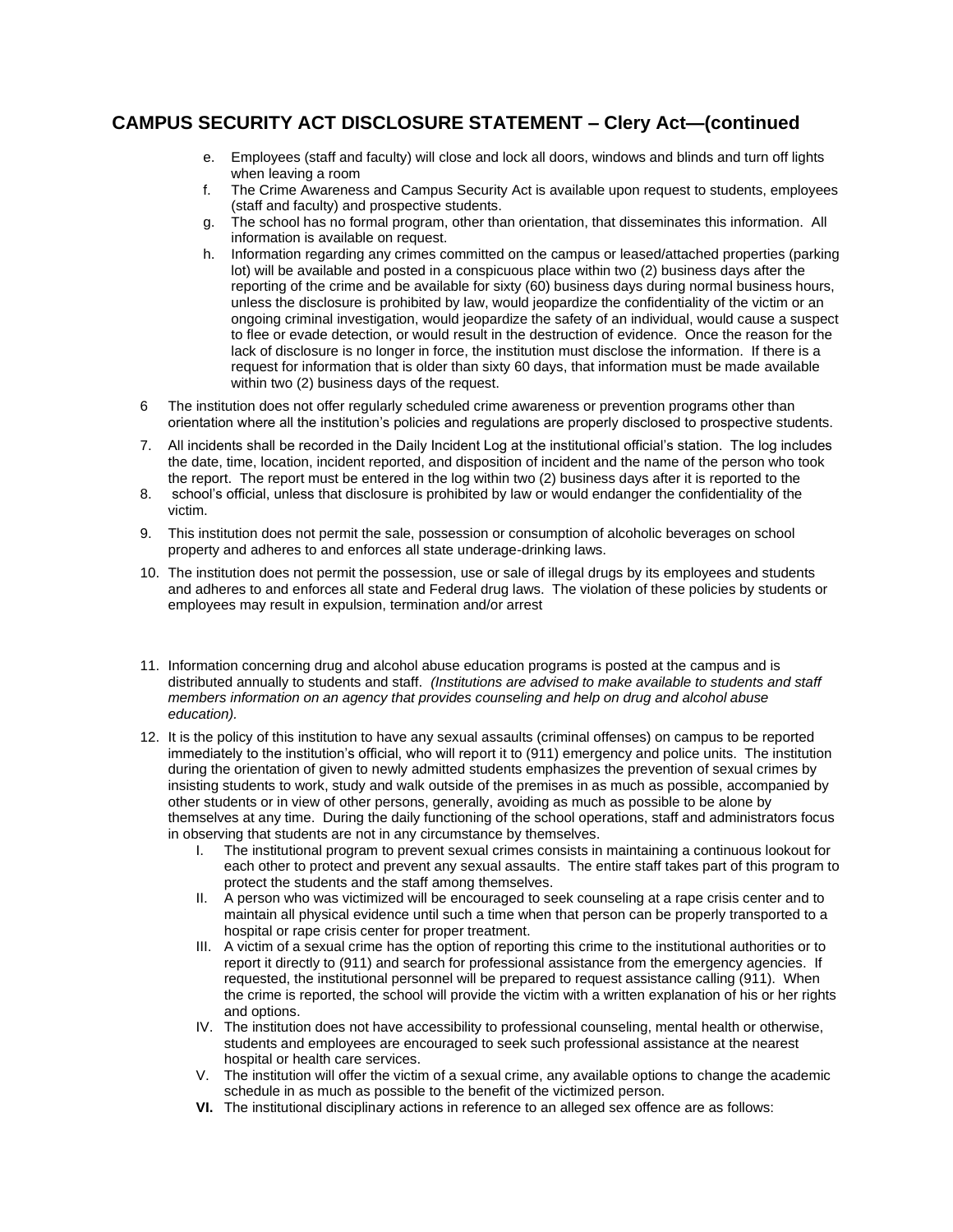# **CAMPUS SECURITY ACT DISCLOSURE STATEMENT – Clery Act—(continued)**

- a. The accuser and the accused are entitled to the same opportunities to have others present during a disciplinary proceeding: and
- b. Both the accuser and the accused must be informed of the outcome of any institutional proceeding brought alleging a sex offense
- VII. This institution has zero tolerance of violation of this policy. Once the offense is confirmed the institutional disciplinary action against students or employees may result in expulsion from school, or termination of employment and in accordance to local laws, to an arrest of the offender by the authorities.

The institution provides the following website to obtain information concerning the registration of sex offenders arrest.

#### *Https:\_//WWW.bjs.gov*

# 13 **Description of school's emergency response and evacuation procedures.**

Required elements:

-Procedures to immediately notify the campus community upon the confirmation of a significant emergency or dangerous situation involving an immediate threat to the health or safety of students or employees occurring on campus

-Statement that institution will, without delay, and taking into account the safety of the community, determine content of the notification Must initiate notification system, unless issuing notification will compromise efforts to assist a victim or to contain, respond to, or otherwise mitigate the emergency

-A description institution's process to confirm there is a significant emergency

-Determine whom to notify

-Determine content of the notification

-Initiate the notification system

-List of titles of persons/organizations responsible for carrying out these actions

-Procedures for disseminating emergency information to the larger community

-The institution's procedures to test the emergency response and evacuation procedures on at least an annual basis

-Tests Announced or unannounced

-Publicized in conjunction with at least one test per calendar year

-Documented (description of the exercise, the date, time, and whether it was announced or unannounced)

#### 14 Revised **Crime Classification: Burglary vs. Larceny**: An incident must meet three conditions to be classified as a Burglary.

- There must be evidence of unlawful entry (trespass). Both forcible entry and unlawful entry  $-$  no force are counted.
- The unlawful entry must occur within a structure, which is defined as having four walls, a roof, and a door.
- The unlawful entry into a structure must show evidence that the entry was made in order to commit a felony or theft. If the intent was not to commit a felony or theft, or if the intent cannot be determined, the proper classification is Larceny.
- 15 **Definition of On-Campus Student Housing Facility**: For the purposes of the Clery Act regulations, as well as the HEA fire safety and missing student notifications regulations, any student housing facility that is owned or controlled by the institution, or is located on property that is owned of controlled by the institution, and is within the reasonably contiguous geographic area that makes up the campus is considered an oncampus student housing facility. This definition clarifies that any building located on campus on land owned or controlled by the institution that is used for student housing must be counted as an on-campus student housing facility, even if the building itself is owned or controlled by a third party.
- 16 **Campus Law Enforcement Policies**: All institutions must include a statement of policy regarding campus law enforcement in their Annual Security Report. This statement must contain the following elements:
	- A description of the law enforcement authority of the campus security personnel.
	- A description of the working relationship of campus security personnel with State and local law enforcement agencies, including whether the institution has agreements with such agencies, such written memoranda of understanding (MOU), for the investigation of alleged criminal offenses.
	- A statement of policies which encourage accurate and prompt reporting of all crimes to the campus police and the appropriate law enforcement agencies.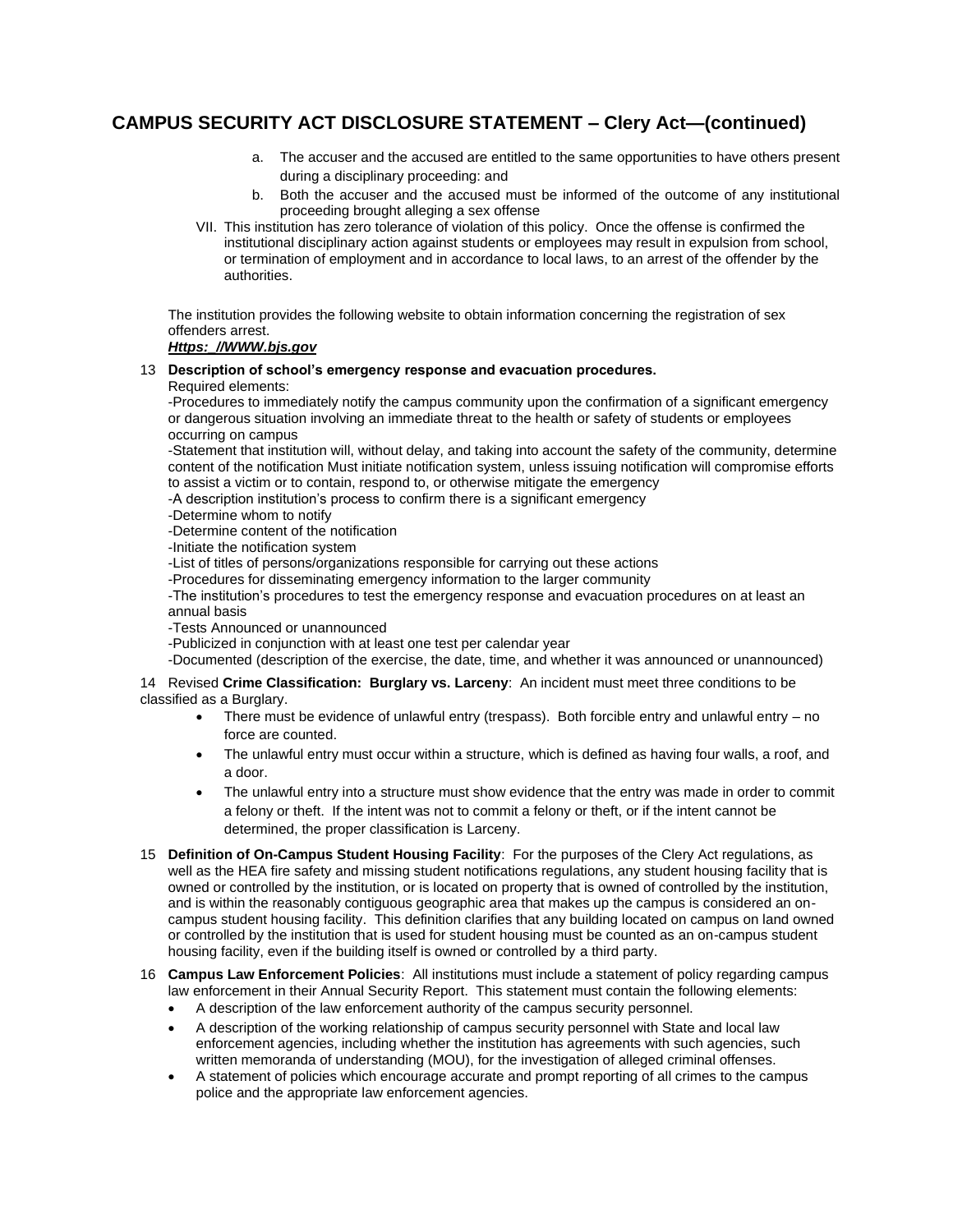• Students and employees should refer to the person or agency listed at the end of this report when reporting or seeking help on a criminal incident. Please note that any emergency that requires immediate attention should not wait to report to the school's officer but rather should contact the appropriate agency by calling (911).

The institution does not maintain any special relationship with State and local police and does not have an agreement with those police agencies (such as written memoranda of understanding) to investigate alleged crimes.

This Institution encourages students to complete a timely reporting of all crimes to the campus administrators, police and appropriate law enforcement agencies

This institution encourages students to immediately report an incident where an emergency evacuation will be needed. All students should be familiar with the evacuation procedures posted in several key places around the campus.

This institution does not provide on-campus housing. Therefore, the following disclosures do not apply to this institution:

Fire safety (668.49) Missing students (668.46(h)) Emergency notifications 668.46(g)) Hate crimes 668.46(c))

Peer to Peer file sharing: Students authorized to utilize the institutional electronic equipment for purposes of conducting research, practical work, writing essays, doing homework assignments or in any general use of the equipment for course related work, are strictly unauthorized to copy or distribute any copyrighted material and any violations will subject the individual violator (staff member, non-staff member or student) to civil and criminal liabilities. The first violation will be punished by removing any authorized privilege use of any institutional equipment, if the violation includes the use of individually owned equipment, the individual will not be allowed to bring in his/her personal equipment into the school premises. Second violation the staff member may be terminated or the student may be expelled from school. This decision will be taken by the school administration. The institution conducts annual evaluations of the procedures in place to prevent any violations of copyrighted materials observing the need of the students to have access to the institutional network. The institution will keep a log summarizing violations reported and disciplinary actions taken.

Students and employees should refer to the following person or agency when reporting or seeking help on a criminal incidents. Please note that any emergency that requires immediate attention should not wait to report to the school's officer but rather should contact the appropriate agency by calling (911).

| Name of institution's<br><b>Financial Aid Officer</b> | <b>Mrs. CRISTINA LOMELI</b>          |
|-------------------------------------------------------|--------------------------------------|
| Title                                                 | <b>Financial Aid Officer</b>         |
| <b>School Name</b>                                    | ACADEMY OF ESTHETICS AND COSMETOLOGY |
| <b>Street address</b>                                 | 1116 SAN FERNANDO ROAD               |
| City, State Zip                                       | SAN FERNANDO CA 91340-0000           |
| Phone No.                                             | 818-361-5501                         |

2.All students and employees are required to report any crime or emergency to their institutional official promptly. If a student or employee wishes to report a crime on a voluntary or confidential basis, the institutional official will be prepared to record and report the crime, but not the name of the informant. The student or employee may, in order to maintain confidentiality, submit the information in writing to his/her institutional official without signature. If the student wishes not to maintain confidentiality, the student will contact his/her teacher or school official who in turn will contact the nearest supervisor to report criminal actions or emergencies to the appropriate agency by calling (911).

Preparation for the Annual Disclosure of Crime Statistics report is obtained by the institution's secretary who contacts the correct police department District for statistics and the institution's Daily Incident Log, and then records those statistics.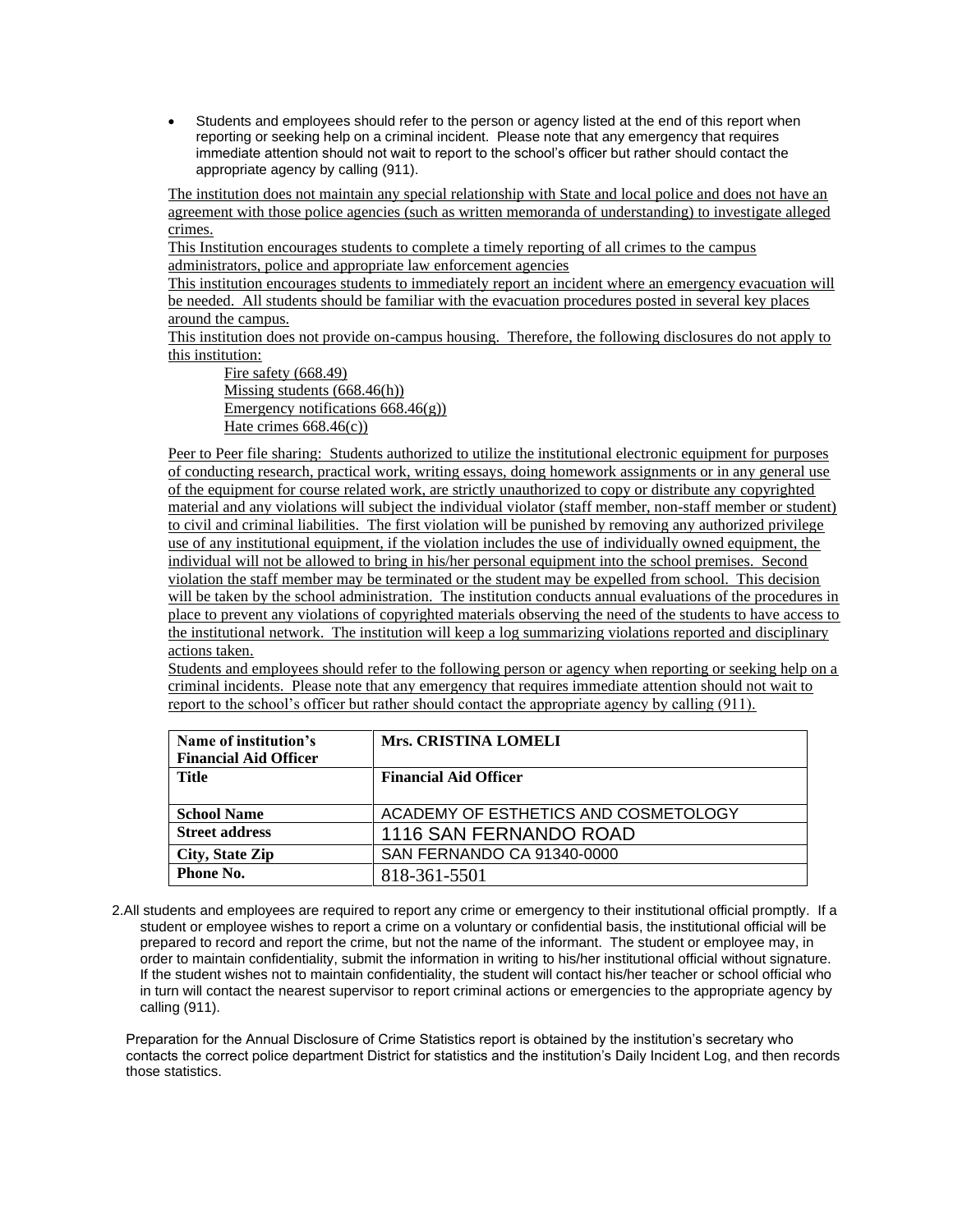3. Only students, employees and other parties having business with this institution should be on institutional property. Staff, faculty, students, and prospective students or any person entering the premises must have and display at all times a security identification badge. Those without an identification badge must sign in at the entrance and identify their purpose of visit, the person to be visited and register their time in and out of the building. The visitor must also wear a visitor's badge while on campus. All rear access doors leading to the campus are closed and locked during evening hours staring at 5 PM. When the school closes for the night, the school's official or supervisor will inspect each floor to see that it is empty and then set the alarms on each floor and then lock down the campus. Other individuals present on institutional property at any time without the express permission of the appropriate institutional official(s) shall be viewed as trespassing and may as such be subject to a fine and/or arrest. In addition, students and employees present on institutional property during periods of non-operation without the express permission of the appropriate institutional official(s) shall also be viewed as trespassing and may also be subject to a fine and/or arrest. **4.** Current policies concerning campus law enforcement are as follows:

**a)** Institution's officials have no powers of arrest other than the Citizens Arrest Law and are required in the event of a crime or emergency to call the correct agency or dial (911) for the police and emergency services. The Citizens Arrest Law will be invoked only as a last resort, and after all other possibilities have been explored.

**b)** Employees shall contact their immediate or nearest ranking supervisor to report any criminal action or emergency to the appropriate agency by calling (911). If possible, in the interim, the security guard(s) and or institutional official shall attempt to non-violently deal with the crime or emergency with the appropriate agency on campus. Individual discretion must be used, as undue risk should not be taken.

**c)** The institution currently has no procedures for encouraging or facilitating pastoral or professional counseling (mental health or otherwise), other than the student or employee is encouraged to seek such aid.

- **5**. Though this institution does not offer regularly scheduled crime awareness or prevention programs, students are encouraged to exercise proper care in seeing to their personal safety and the safety of others. The following is a description of policies, rules and programs designed to inform students and employees about the prevention of crimes on campus.
- a. Do not leave personal property in classrooms.
- b. Report any suspicious persons to your institutional official.
- c. Always try to walk in groups outside the school premises.
- 
- d. If you are waiting for a ride, wait within sight of other people.<br>e. Employees (staff and faculty) will close and lock all doors. wi Employees (staff and faculty) will close and lock all doors, windows and blinds and turn off lights when leaving a room
	- f. The Crime Awareness and Campus Security Act is available upon request to students, employees (staff and faculty) and prospective students.
	- g. The school has no formal program, other than orientation, that disseminates this information. All information is available on request.
	- h. Information regarding any crimes committed on the campus or leased/attached properties (parking lot) will be available and posted in a conspicuous place within two (2) business days after the reporting of the crime and be available for sixty (60) business days during normal business hours, unless the disclosure is prohibited by law, would jeopardize the confidentiality of the victim or an ongoing criminal investigation, would jeopardize the safety of an individual, would cause a suspect to flee or evade detection, or would result in the destruction of evidence.
	- i. Once the reason for the lack of disclosure is no longer in force, the institution must disclose the information. If there is a request for information that is older than sixty 60 days, that information must be made available within two (2) business days of the request.

6.The institution does not offer regularly scheduled crime awareness or prevention programs other than orientation where all the institution's policies and regulations are properly disclosed to prospective students.

7.All incidents shall be recorded in the daily Incident Log at the institutional official's station. The log includes the date, time, location, incident reported, and disposition of incident and the name of the person who took the report. The report must be entered in the log within two (2) business days after it is reported to the school's official, unless that disclosure is prohibited by law or would endanger the confidentiality of the victim.

- 8. This institution does not permit the sale, possession or consumption of alcoholic beverages on school property and adheres to and enforces all state underage-drinking laws.
- 9. The institution does not permit the possession, use or sale of illegal drugs by its employees and students and adheres to and enforces all state and Federal drug laws. The violation of these policies by students or employees may result in expulsion, termination and/or arrest.

10 .Information concerning drug and alcohol abuse education programs is posted at the campus and is distributed annually to students and staff. *(Institutions are advised to make available to students and staff members information on an agency that provides counseling and help on drug and alcohol abuse education).*